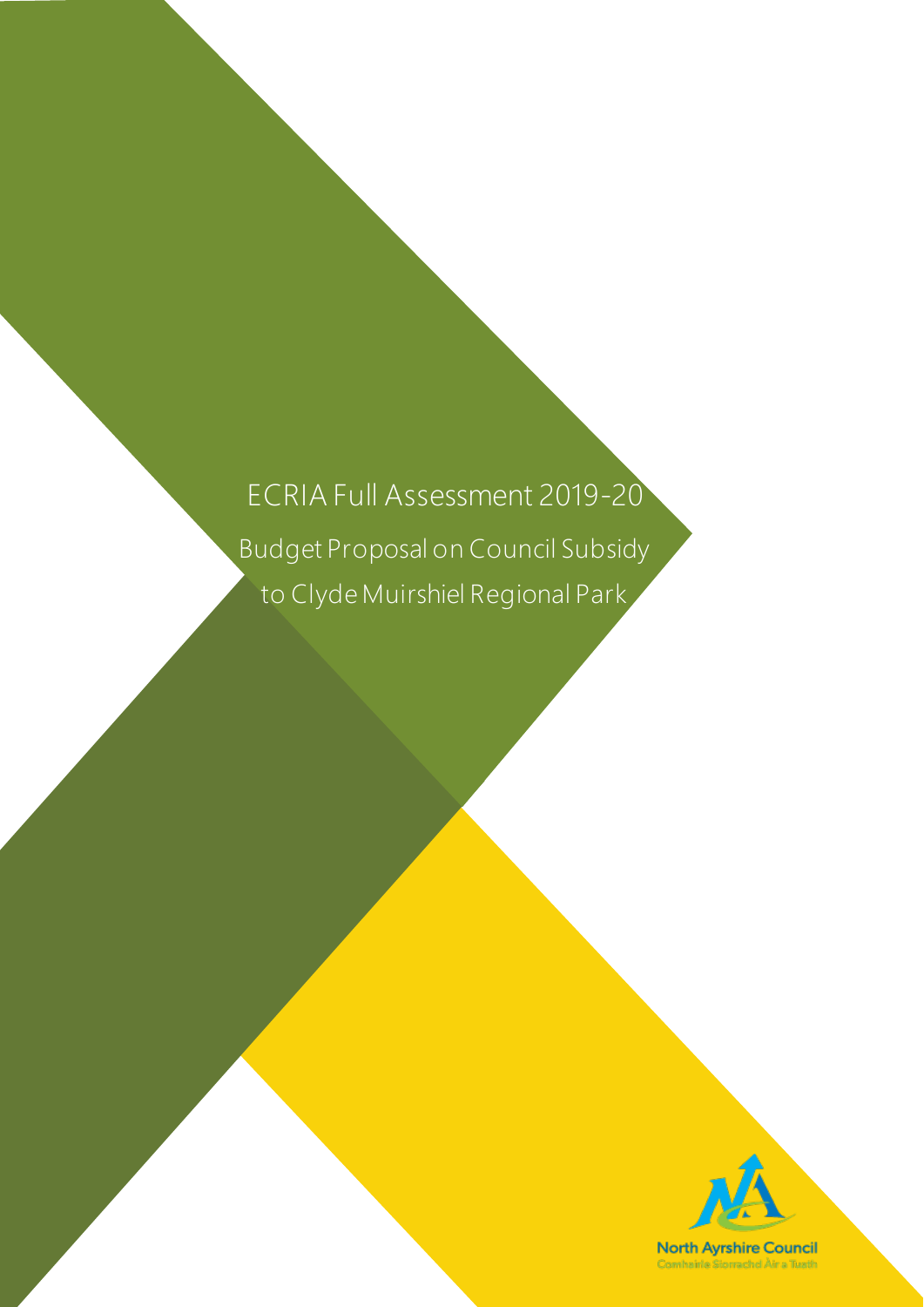## **Contents**

| Appendix 2 - Wellbeing Indicators and Articles of UNCRC (Rights of the Child)  12 |  |
|-----------------------------------------------------------------------------------|--|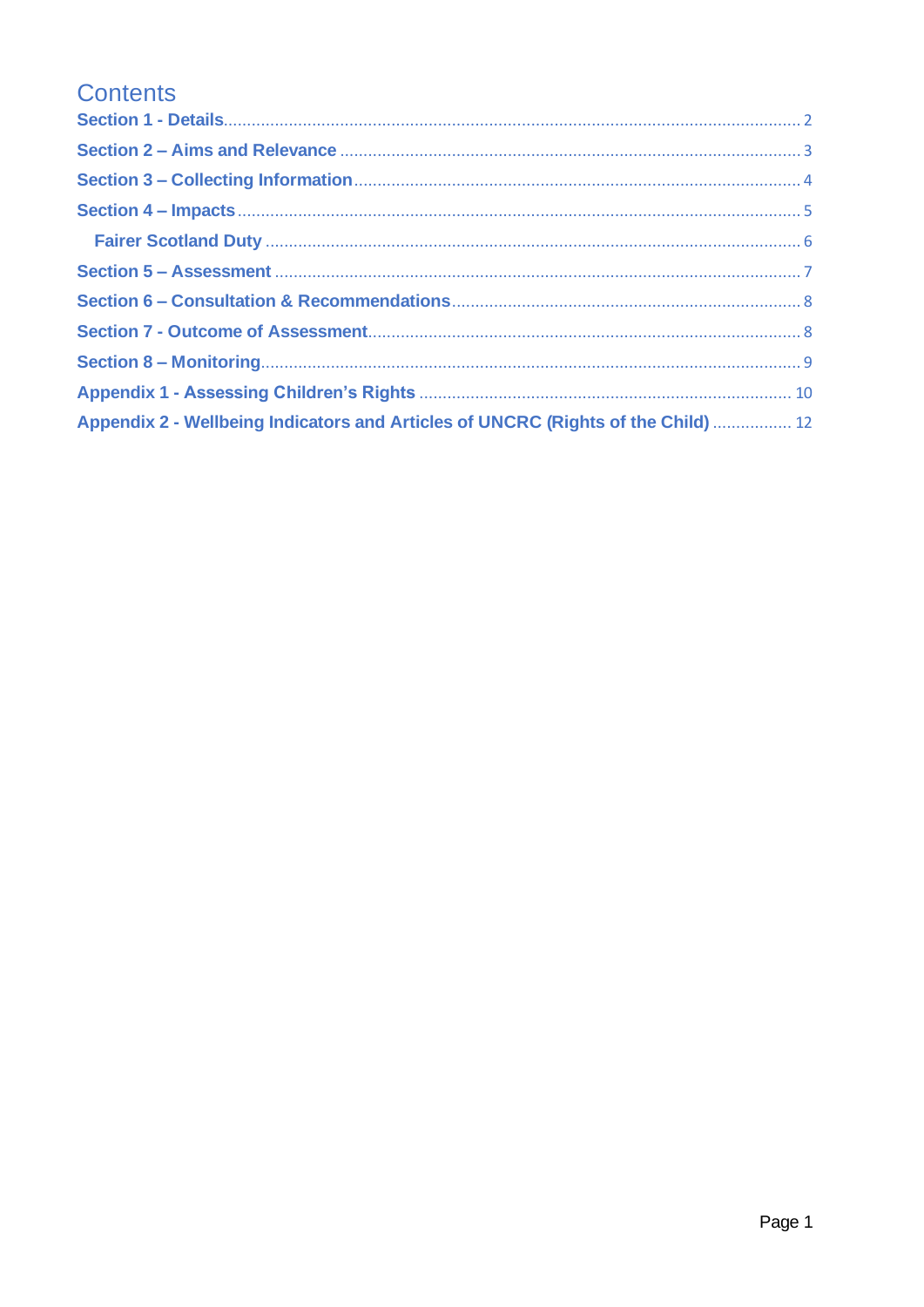### **North Ayrshire Council Equality and Children's Rights Impact Assessment Form**

#### **Equality and Children's Rights Impact Assessment**

This form will assist in carrying out an Equality Impact Assessment (and where appropriate Children's Rights Impact Assessment) of new, revised and existing policies and practices. Guidance on how to complete assessments is given in the Council's **Equality and Children's Rights Impact Assessment Toolkit**. The form is mandatory and must be published on the Council website once the policy or practice has been approved.

<span id="page-2-0"></span>

|     | <b>Section 1 - Details</b>                                                                |  |  |
|-----|-------------------------------------------------------------------------------------------|--|--|
| 1.1 | <b>Communities</b><br>Service:<br><b>Section:</b> Connected Communities                   |  |  |
| 1.2 | Name of Policy or Practice being assessed:                                                |  |  |
|     | Clyde Muirshiel Regional Park - Cessation of all North Ayrshire<br><b>Council subsidy</b> |  |  |
|     | Is its new $\Box$<br>Budget Proposal $\boxtimes$<br>Existing $\Box$                       |  |  |
|     | *Budget Ref Number <i>(if applicable</i> ) <b>SP-COM-20-03</b>                            |  |  |
| 1.3 | List of participants in Equality (& CRIA) Impact Assessment                               |  |  |
|     | Rhona Arthur, Lesley Forsyth, Audrey Sutton                                               |  |  |
| 1.4 | <b>Manager responsible for impact assessment</b>                                          |  |  |
|     | Name Lesley Forsyth                                                                       |  |  |
|     | Designation:<br>Interim Senior Manager (Information & Culture)                            |  |  |
| 1.5 | <b>Timetable</b>                                                                          |  |  |
|     | 16.10.19<br>Date assessment started:                                                      |  |  |

**Interim review date:**  $\vert$  31.1.2020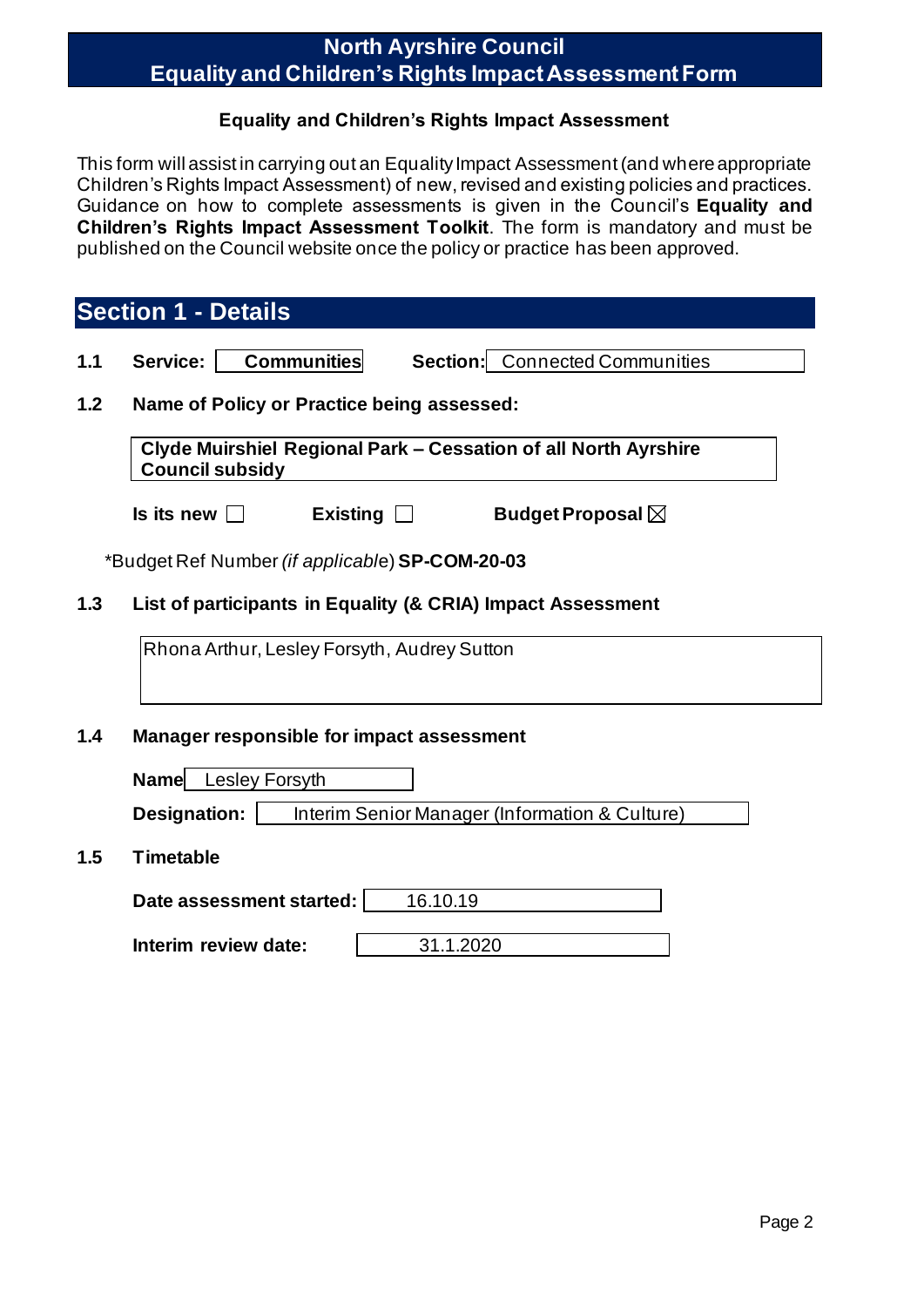## <span id="page-3-0"></span>**Section 2 – Aims and Relevance**

#### **2.1 What is the purpose of the policy, practice or proposal?**

North Ayrshire Council provides an annual payment to Clyde Muirshiel Regional Park of £41,000. This is part of a tri-partite agreement with Renfrewshire (lead authority) and Inverclyde. Unlike the other two authorities, North Ayrshire Council has no facilities within the park, although there are aspirations to improve and extend the number of activities in the park and the tourism opportunities for walkers and cyclists, this is dependent on capital investment. Inverclyde has both aspirations and funding to take on the lead authority role and as North Ayrshire has none staffing or service points in the CMRP, it is proposed that NAC support transition from a cash contribution to support those management and subject expert advice.

North Ayrshire makes a small contribution and the greater level of investment and benefit rest with the two partner authorities, while NAC's main benefits in terms of outdoor learning, physical activity, health and wellbeing and biodiversity are achieved through Eglinton Country Park and other natural spaces. The change to North Ayrshire's contribution to the park is the subject of negotiation with the lead authority to quantify the impact of these proposals on the operation of the park, and in particular the benefits to North Ayrshire of the park land and activities.

#### **2.2 Who (indicate the equality groups\*) is affected by the policy or practice as an internal or external service user?**

Current users of Clyde Muirshiel Regional park

Neighbouring residents

Partner local authorities

**2.3 Are there any children's rights** *(based on the Articles of the UNCRC – Appendix 2)* **that are impacted on through the proposal? (***for further information please refer to the Equality and Children's Rights Toolkit)*

**Yes -** Please **also** complete the CRIA questions in Appendix.

#### **Questions 2.4 – 2.6 refer to the 'Three Key Needs' of the Equality Duty**

#### **2.4 Which aspects of the policy eliminate unlawful discrimination, harassment and victimisation?**

This budget proposal should not result in any unlawful; discrimination, harassment or victimisation.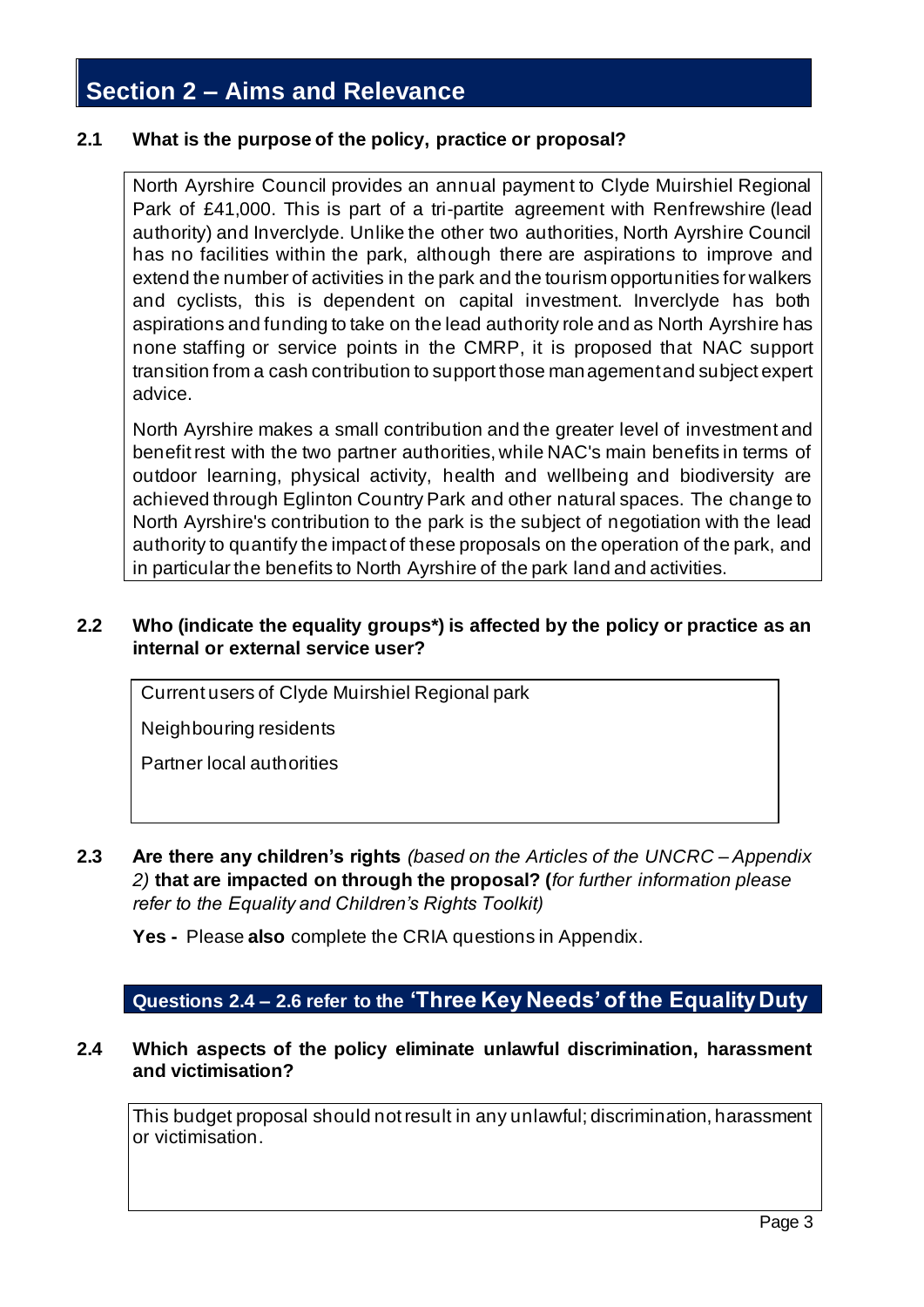#### **2.5 Which aspects of the policy advance equality of opportunity between people which share a relevant protected characteristic and those who do not?**

This budget proposal will not advance equality of opportunity between people which share a relevant protected characteristic and those who do not.

**2.6 Which aspects of the policy foster good relations between people who share a protected characteristic and those who do not?** *(Does it tackle prejudice and promote a better understanding of equality issues).*

This budget proposal will not have a direct impact on fostering good relations between people who share a protected characteristic and those who do not. It will ensure by providing alternative provision for those seeking to achieve the outcomes provided by Clyde Muirshiel Regional Park, that those within the protected categories are not disadvantaged.

**2.7 Have any cross-cutting impacts been identified from other Council Services or Partner Agencies** (multiple discrimination or accumulated effects of multiple proposals on a protected characteristic group)?

The proposal for changes to services within the Countryside Ranger Service at Eglinton Country Park and the review of provision at Arran Outdoor Education Centre may have a cumulative impact, if implemented fully.

#### **2.8 If Crosscutting issues identified with other Services, what discussion/interaction has taken place to mitigate any potential negative impacts of accumulated proposals?**

These will be taken into account when reviewing and implementing changes to services. Discussions with Streetscene about the impact on the Local Biodiversity Action Plan will take place, so that the remaining resource prioritises mitigation. Discussions with Education colleagues about the impact on outdoor learning will also take place.

## <span id="page-4-0"></span>**Section 3 – Collecting Information**

**3.1 What evidence were you able to access about the needs of relevant protected groups?**

#### **Potential sources of Evidence:**

Regular quarterly reports from Park Manager Visitor data Management information Feedback from partners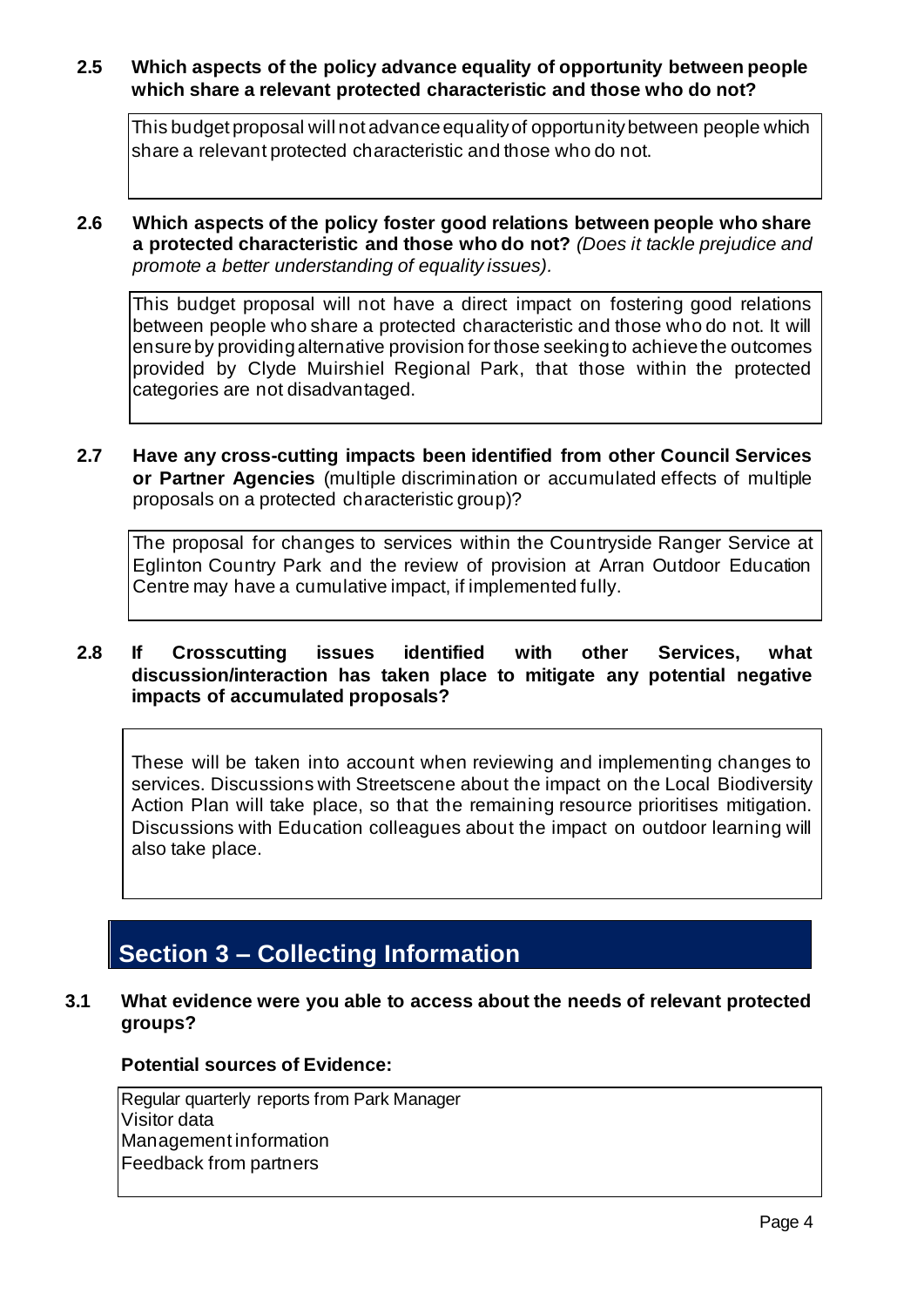Performance Information Management reports Programme and use Customer feedback

**3.2 Are there any gaps in your evidence?**

No

## <span id="page-5-0"></span>**Section 4 – Impacts**

**4.1 From the list of protected characteristic groups identified in section 2.3 please identify any potential positive and negative impacts on any of these protected characteristics?**

| <b>Protected Characteristic</b>                                                                                                      | <b>Yes</b> | <b>No</b> | Please Explain<br>(Positive<br>or                                                                                                                               |
|--------------------------------------------------------------------------------------------------------------------------------------|------------|-----------|-----------------------------------------------------------------------------------------------------------------------------------------------------------------|
|                                                                                                                                      |            |           | <b>Negative</b>                                                                                                                                                 |
| Age<br>(Older people, children and young<br>people - please identify which<br>categories will be affected)                           |            | X         | The reduction in NAC contribution<br>does not mean that the park will<br>close, or services cease. Hence<br>there may potentially be no impact<br>on this group |
| <b>Disability</b><br>(Physical and Learning)                                                                                         |            | X         | The reduction in NAC contribution<br>does not mean that the park will<br>close, or services cease. Hence<br>there may potentially be no impact<br>on this group |
| <b>Gender reassignment</b><br>(Where a person is living as the<br>opposite gender to their birth)                                    |            | X         | The reduction in NAC contribution<br>does not mean that the park will<br>close, or services cease. Hence<br>there may potentially be no impact<br>on this group |
| <b>Pregnancy and Maternity</b>                                                                                                       |            | X         | The reduction in NAC contribution<br>does not mean that the park will<br>close, or services cease. Hence<br>there may potentially be no impact<br>on this group |
| ethnicity,<br>Race,<br>colour,<br>nationality or national origins<br>(including gypsy/<br>travellers,<br>refugees and asylum seekers |            | X         | The reduction in NAC contribution<br>does not mean that the park will<br>close, or services cease. Hence<br>there may potentially be no impact<br>on this group |
| <b>Religion or belief</b>                                                                                                            |            | X         | The reduction in NAC contribution<br>does not mean that the park will<br>close, or services cease. Hence<br>there may potentially be no impact<br>on this group |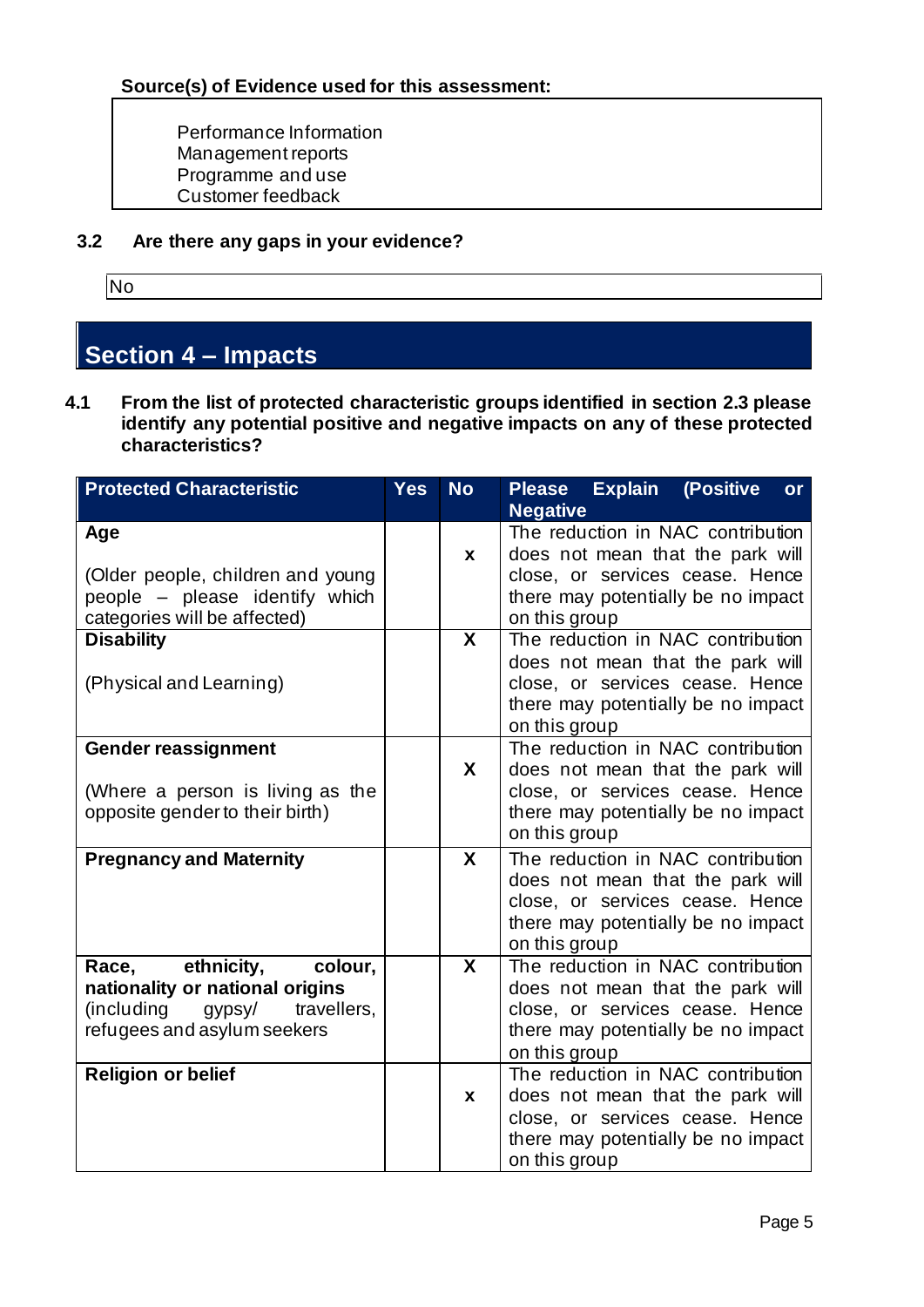| <b>Sex</b><br>Women and Men)                                                                                                                                                        | X            | The reduction in NAC contribution<br>does not mean that the park will<br>close, or services cease. Hence<br>there may potentially be no impact<br>on this group |
|-------------------------------------------------------------------------------------------------------------------------------------------------------------------------------------|--------------|-----------------------------------------------------------------------------------------------------------------------------------------------------------------|
| <b>Sexual Orientation</b><br>(Lesbian, gay and bisexual people)                                                                                                                     | $\mathbf{x}$ | The reduction in NAC contribution<br>does not mean that the park will<br>close, or services cease. Hence<br>there may potentially be no impact<br>on this group |
| <b>Other</b><br>(Poverty, homelessness,<br>ex-<br>offenders, isolated<br>rural<br>communities, carers, part-time<br>workers, or people<br>in in<br>a<br>marriage/civil partnership) | X            | The reduction in NAC contribution<br>does not mean that the park will<br>close, or services cease. Hence<br>there may potentially be no impact<br>on this group |

**4.2 If there is a possibility that Young People will be impacted through this policy either directly or indirectly – please complete the Children's Rights Assessment in Appendix 1.**

**Yes, completed**

#### <span id="page-6-0"></span>**Fairer Scotland Duty**

**4.3 The Fairer Scotland Duty ('the Duty'), Part 1 of the Equality Act 2010 places a legal responsibility on the Council to actively consider ('pay due regard to') how we can reduce inequalities of outcome caused by socio-economic disadvantage when making decisions** [\(further guidance is available here\)](file://///Nayrhqvsd1/public/CEPUBLIC/08%20Policy/Andrew%20Hale/Equality%20Issues/Equality%20Impact%20Assessments/Guidance/Assessment%20Tools/CRIA/FS%20Duty/ECRIA%20and%20FSD%20Full%20Assessment%20form%20draft%20160119.docx)**.**

**Does the proposal have the potential to have a significant impact on inequalities of outcome caused by socio-economic disadvantage?**(consider low income; low wealth; material deprivation; area deprivation; communities of place or interest, socio-economic background).

#### **Please explain/explore the key issues below:**

**4.4** Children and Young People may have a reduced choice of free locations for outdoor learning and programmes such as Duke of Edinburgh Award Scheme, which are led by North Ayrshire Council staff without input from Clyde Muirshiel Regional Park staff.

The reduction in our contribution does not mean that the park will close, or services cease. Hence there may potentially be no impact on this group.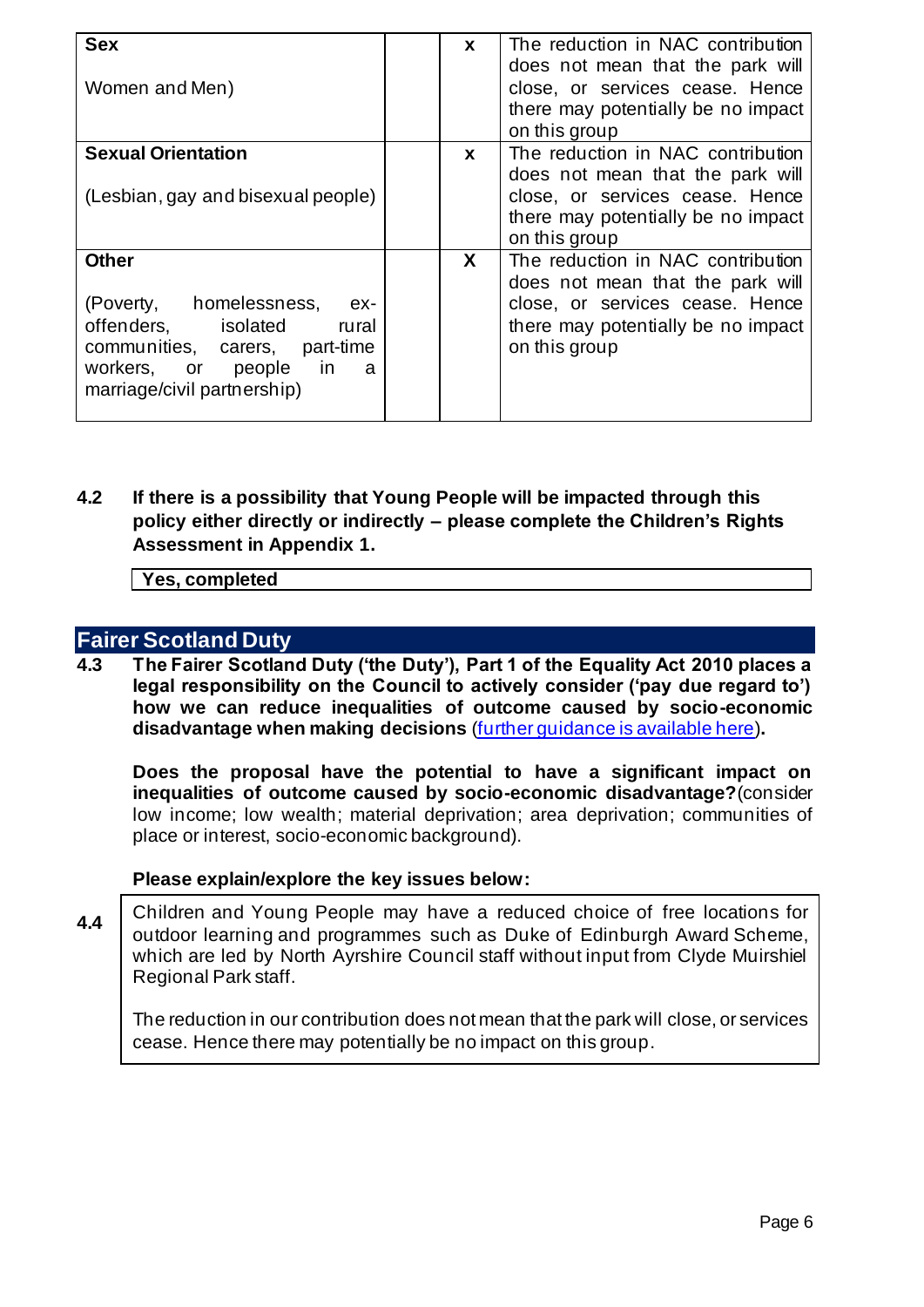**If impacts have been identified how will these be mitigated or explored in more detail?** (please outline below)

Alternative opportunities for outdoor learning and for experiences to comply with John Muir Award or Duke of Edinburgh Award are provided elsewhere, for example Arran Outdoor Education Centre, Eglinton Country Park, other natural environments. These activities are led by North Ayrshire Council staff without input from Clyde Muirshiel Regional Park staff.

#### **4.5 Island Proofing**

Island Proofing is about considering the particular needs and circumstances of island communities when public sector organisations exercise their functions and make decisions. This has been added to the process of assessing the Council Plan and includes a range of issues such as access to services, digital conn ectivity, employment and access to education; transport and access to goods and services.

None – no particular impacts on island communities

### <span id="page-7-0"></span>**Section 5 – Assessment**

**5.1 Is there any evidence that the policy:**

- **may result in less favourable treatment for particular groups?**
- **may give rise to direct or indirect discrimination?**
- **may give rise to unlawful harassment or victimisation?**

| Yes | Nο | No evidence |  |
|-----|----|-------------|--|
|     |    |             |  |

**5.2 If you have identified a negative impact for any protected characteristic, how will you modify this?**

| - |
|---|
|   |

**5.3 Is the policy or practice intended to promote equality by permitting positive action to remove or minimise disadvantage?**

**Yes**  $\Box$  **No**  $\boxtimes$ 

**5.4 Will the policy lead to positive outcomes for people based on a protected characteristic?** (please explain)

No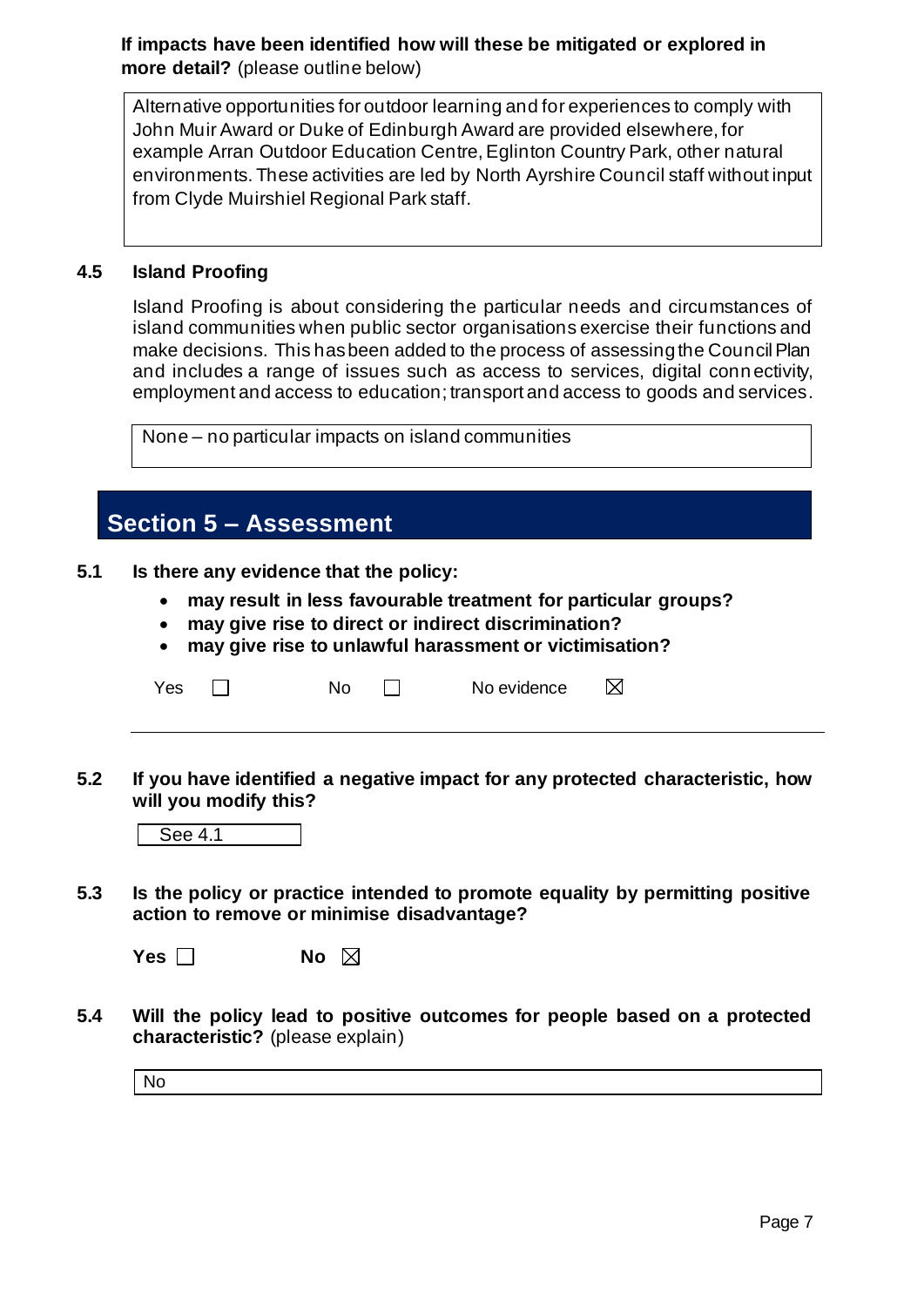## <span id="page-8-0"></span>**Section 6 – Consultation & Recommendations**

**6.1 Describe the consultation undertaken with equality groups, including details of the groups involved and the methods used.**

| n/a |  |  |  |
|-----|--|--|--|
|     |  |  |  |

#### <span id="page-8-1"></span>**Section 7 - Outcome of Assessment – please ensure children's rights have been considered (appendix 1) before completing this section.**

#### **7.1 Please detail the outcome of the assessment:**

remove barriers or better promote equality.

|    | 1. No major alterations to the policy assessed: the ECRIA (and socio-<br>economic impact) demonstrates the policy is robust and there is no<br>possible discrimination or adverse impact. All opportunities to<br>promote equality have been taken. | $\boxtimes$ |
|----|-----------------------------------------------------------------------------------------------------------------------------------------------------------------------------------------------------------------------------------------------------|-------------|
| 2. | Adjust the policy: the ECRIA (and socio-economic impact) identifies<br>potential problems of missed opportunities. Adjust the policy to                                                                                                             |             |

| 3. Continue the policy: the ECRIA (and socio-economic impact)<br>identifies the potential for adverse impact or missed opportunities to |
|-----------------------------------------------------------------------------------------------------------------------------------------|
| promote equality. Set out the justifications for continuing with it in                                                                  |
| the ECRIA, in line with the duty to have due regard. For the most                                                                       |
| important policies, compelling reasons will be needed.                                                                                  |

**4.** Stop and remove the policy: the policy shows actual or potential unlawful discrimination. It must be removed or changed

#### **7.2 For Outcome 2. in section 7.1 above - please detail recommendations, including any action required to address negative impacts identified or to better promote equality**

#### **7.3 Please state the key issues and recommendations arising from the Children's Rights Impact Assessment (if applicable)?**

Alternative provision can be made available by way of mitigation and so there is no impact on Children's Rights. The reduction in NAC contribution does not mean that the park will close, or services cease. Hence there may potentially be no impact on this group.

 $\Box$ 

 $\mathbf{L}$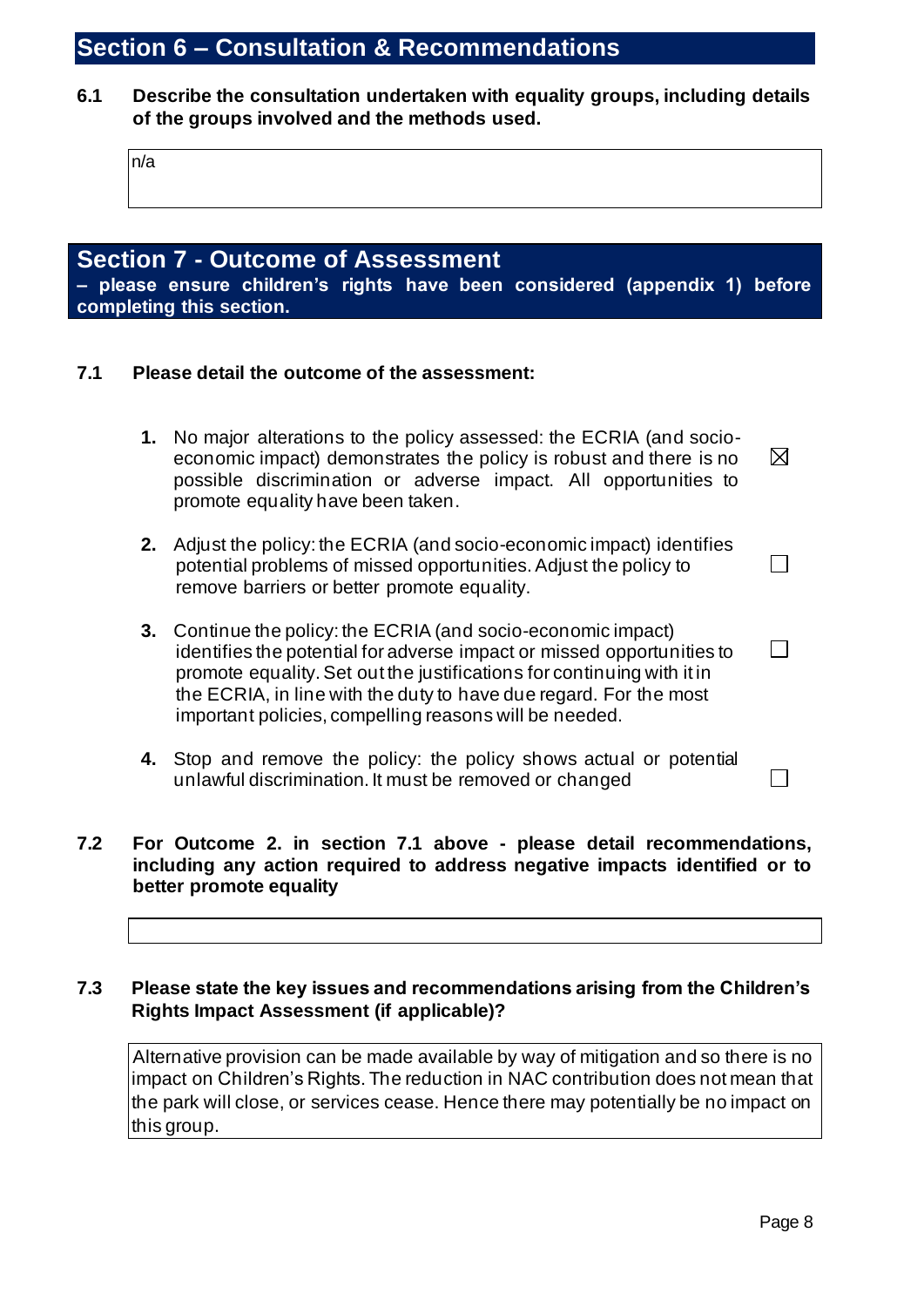**7.4 If Outcome 3 is chosen from section 7.1 above, please outline the justifications for continuing the policy/procedure.**

### <span id="page-9-0"></span>**Section 8 – Monitoring**

**8.1 Describe how you will monitor the impact of this policy e.g. performance indicators used, other monitoring arrangements, who will monitor progress, criteria used to measure if outcomes are achieved.**

Customer Complaints

#### **8.2 Describe how you will publish the results of monitoring arrangements?**

Customer Complaints Reports

#### **8.3 When is the policy or practice due to be reviewed?**

This will result in the cessation of the whole current North Ayrshire Council financial contribution so it will not be reviewed, unless there is a business case for reintroduction to support growth.

#### **8.4 Head of Service who has approved impact assessment**

**Please insert name and title of the Head of Service who has approved this assessment.**

| Name:  | Rhona Arthur |                                       |
|--------|--------------|---------------------------------------|
| Title: |              | Interim Head of Connected Communities |
| Date:  | 31.1.2020    |                                       |

#### **Section 9 – Publication**

**9.1 All Equality Impact Assessments must be published on the Council website. Please forward to Andrew Hale (ahale@north-ayrshire.gov.uk**

#### **Useful Guidance**

Equality and Human Rights Commission: Assessing impact and the public sector duty: A guide for public authorities (Scotland) (2012) [http://www.equalityhumanrights.com](http://www.equalityhumanrights.com/about-us/devolved-authorities/commission-scotland/scotland-guidance)

Children's Rights:

- <https://www.cypcs.org.uk/rights/uncrcarticles>
- <http://www.gov.scot/Topics/People/Young-People/families/rights>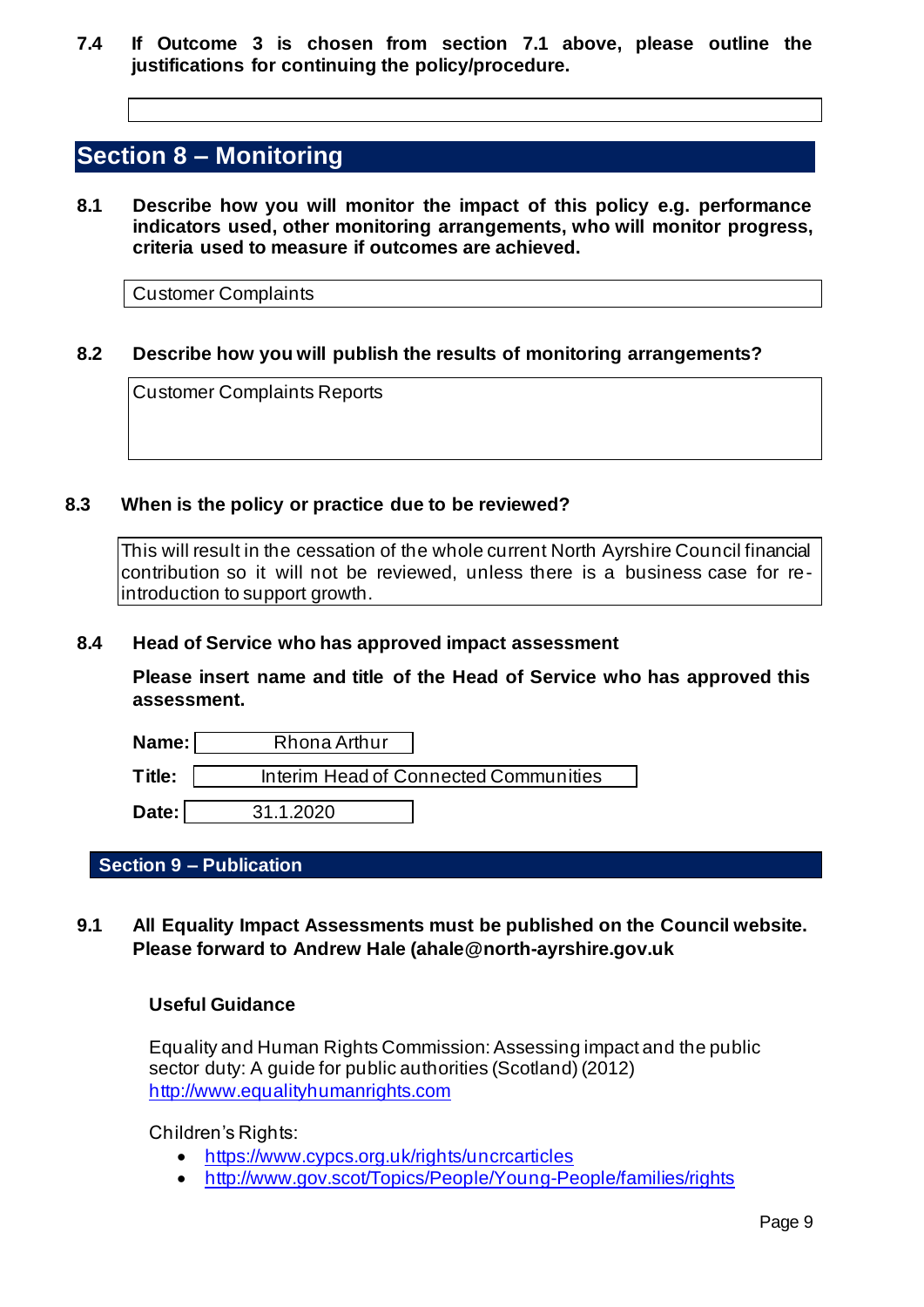### <span id="page-10-0"></span>**Appendix 1 - Assessing Children's Rights**

When considering the Children's Right's Impact process, some of the key considerations should be recorded in the EIA question section, including any evidence, research and consultation (including any consultation with young people)

Children's Rights Impact Assessment – Not Applicable as no direct or indirect impact on younger people  $\Box$ 

#### **Assessing the Impact and Presenting Options**

**1. Please indicate if possible how many children and young people (nearest estimate) are likely to be affected by the policy or measure?**

This is an open, public space with unrestricted access so it is not possible to state accurately.

**2. Are some children and young people more likely to be affected than others?** If, Yes what groups? (consider protected characteristics – e.g. disabled young people, LGBT etc

From consideration of current users there are none with identified protected characteristics requiring special measures. This is an open, universal provision.

**3. What Children's Rights are likely to be affected by the policy/proposal?** Please refer to Table 2 (Appendix 2) – summary of Children's Rights measured against the Children's Wellbeing indicators and insert the relevant rights and indicators in the table below.

| Wellbeing indicator (e.g. safe,<br>$\blacksquare$ healthy etc) | <b>Children's Right (e.g. 22 - refugee</b><br>children) |
|----------------------------------------------------------------|---------------------------------------------------------|
|                                                                | Article 1                                               |
| None                                                           | Article 12                                              |
|                                                                | Article 31                                              |

**4. What likely impact will the policy/proposal have on Children's Rights and Wellbeing?** Positive/negative

|                                                            | <b>Positive (Explain)</b> | <b>Negative</b> (Explain)                                                                                                                     |
|------------------------------------------------------------|---------------------------|-----------------------------------------------------------------------------------------------------------------------------------------------|
| <b>Wellbeing Indicators/</b><br><b>Children's Rights -</b> |                           | Article1: Not all rights<br>are realised<br><b>Article 12: Views are not</b><br>taken account of<br>Article 31: Play, leisure<br>and culture. |
|                                                            |                           |                                                                                                                                               |
| <b>Other Protected</b><br><b>Characteristics</b>           | <b>Positive</b> (Explain) | <b>Negative</b> (Explain)                                                                                                                     |
|                                                            |                           | n/a                                                                                                                                           |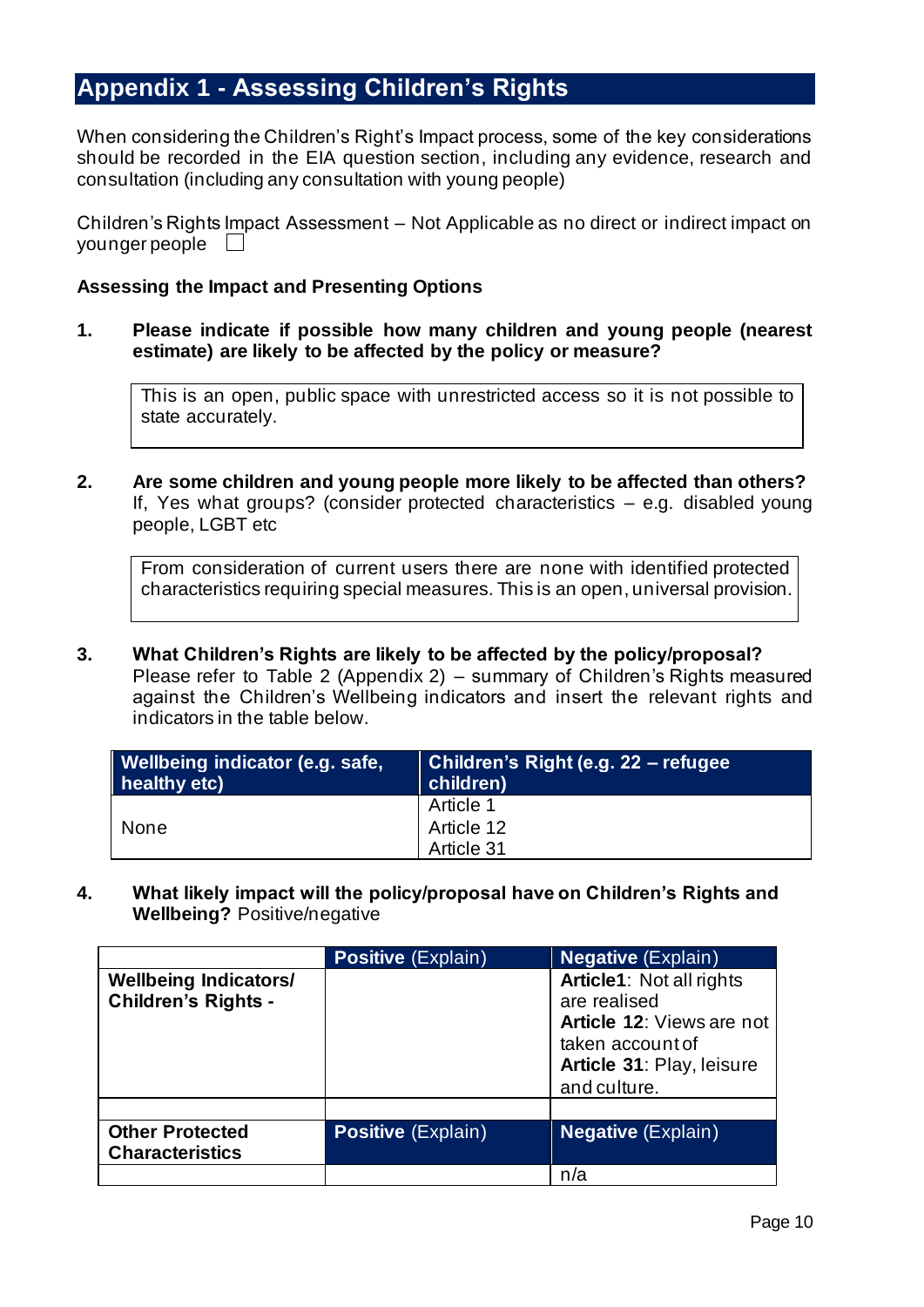#### **5. If Negative impacts are identified how will these be mitigated or the effect reduced?**

**Article 12:** Alternative provision will be discussed and agreed.

**Article 31**. The alterative provision agreed will have a focus on this article and ensure this right is realised. Example being Active Schools provision, cannot provide further detail as would impact to article 12.

**Article 1**. By the realising of article 12 and 31, this article will also be achieved.

**6. Are there any resource implications of policy modification or mitigation?** If so please state

No

**7. Conclusions and Recommendations from Children's Rights Assessment** (please transfer these to section 7.3 of the main Equality and Children's Impact Assessment report above)

Alternative provision can be made available by way of mitigation and so there is no impact on Children's Rights. The reduction in NAC contribution does not mean that the park will close, or services cease. Hence there may potentially be no impact on this group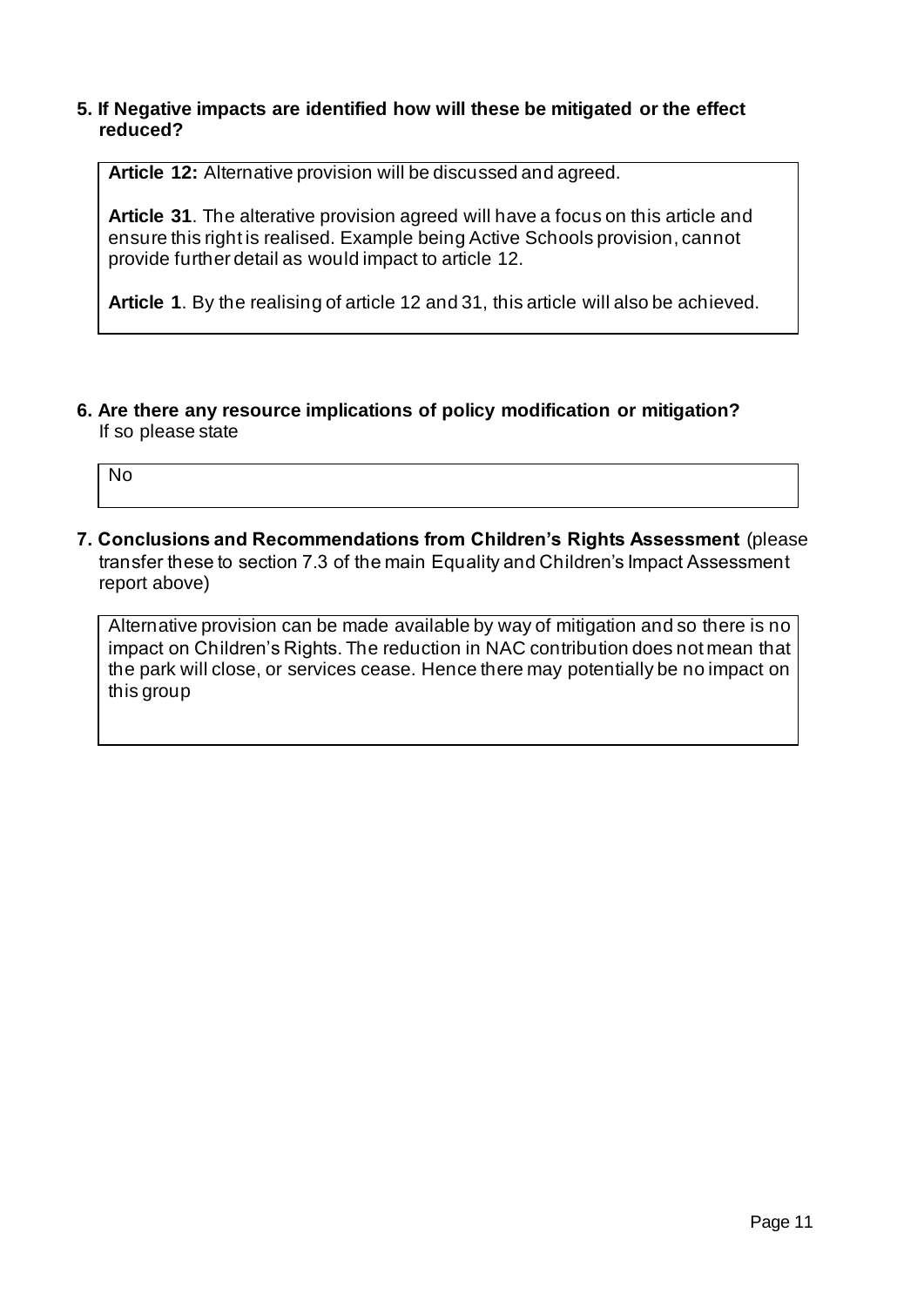## <span id="page-12-0"></span>**Appendix 2 - Wellbeing Indicators and Articles of UNCRC (Rights of the Child)**

### **Wellbeing Indicators (GIRFEC)**

| <b>Safe</b>        | • Protected from abuse, neglect and harm                                                                                                                |
|--------------------|---------------------------------------------------------------------------------------------------------------------------------------------------------|
| <b>Healthy</b>     | Having the best possible standards of physical and<br>mental health; support to make healthy, safe choices                                              |
| <b>Achieving</b>   | • Accomplishing goals and thereby boosting skills,<br>confidence and self-esteem; 'being all they can be'.                                              |
| <b>Nurtured</b>    | Having a loving and stimulating place to live and grow                                                                                                  |
| <b>Active</b>      | Having opportunities to take part in a wide range of<br>activities                                                                                      |
| <b>Respected</b>   | Being enabled to understand their world, being given a<br>voice, being listened to, and being involved in the<br>decisions that affect their wellbeing. |
| <b>Responsible</b> | Taking an active role within their home, school and<br>community.                                                                                       |
| <b>Included</b>    | Being a full member of the communities in which they<br>live and learn; receiving help and guidance to overcome<br>inequalities.                        |

### **Links between Wellbeing Indicators and Articles of the UNCRC**

| Wellbeing<br><b>Indicator</b> | Articles of the UNCRC (Rights of the Child)                                                                                                                                                                                                             |
|-------------------------------|---------------------------------------------------------------------------------------------------------------------------------------------------------------------------------------------------------------------------------------------------------|
| <b>Safe</b>                   | 11 - abduction and non-return of children<br>'Children and Young People have the right to' be protected<br>from being kidnapped or taken out of the country when they<br>shouldn't be.                                                                  |
|                               | 19 - protection from violence, abuse and neglect<br>'Children and Young People have the right to' be kept safe<br>from harm and protected against violence. They must be<br>given proper care by those looking after them.                              |
|                               | 22 - refugee children<br>'Children and Young People have the right to' special help<br>and be allowed to live somewhere that is safe if they are a<br>refugee.                                                                                          |
|                               | 32 - child labour<br>'Children and Young People have the right to' protection<br>from doing work which would be dangerous or interfere with<br>their education. If they are under 16 there are laws about<br>where, when and for how long they can work |
|                               | 33 - drug abuse<br>'Children and Young People have the right to' be protected<br>from dangerous drugs.                                                                                                                                                  |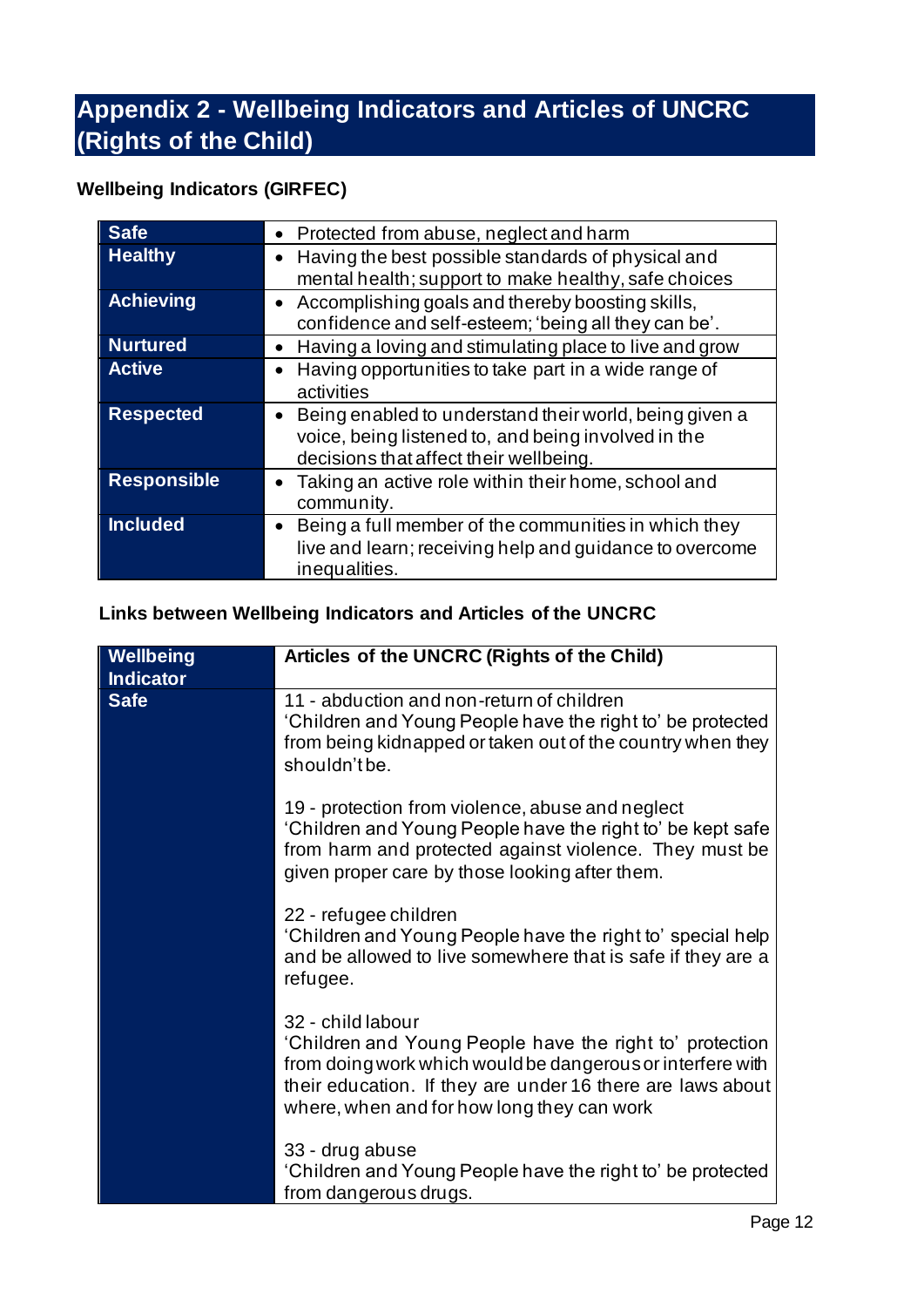|                | 34 - sexual exploitation<br>'Children and Young People have the right to' never be<br>pressurised or forced into doing anything sexual. They<br>have the right to be protected from it.                                                                                |
|----------------|------------------------------------------------------------------------------------------------------------------------------------------------------------------------------------------------------------------------------------------------------------------------|
|                | 35 - abduction, sale and trafficking<br>'Children and Young People have the right to' be protected<br>from being abducted or sold. People should never make<br>them do anything against their will, like marry someone.                                                |
|                | 36 - other forms of exploitation<br>'Children and Young People have the right to' be protected<br>from being taken advantage of in any way and have the right<br>to be protected from any sort of exploitation.                                                        |
|                | 37 - inhumane treatment and detention<br>'Children and Young People have the right to' be treated<br>with respect if they have committed a crime. They should<br>not be locked up unless it is absolutely necessary and they<br>will get legal help.                   |
|                | 38 - war and armed conflicts<br>'Children and Young People have the right to' not to be<br>forced to go into the army or take part in war if they are<br>under 15. In Scotland, they have to be 16 to join and are<br>not normally allowed to fight until they are 18. |
| <b>Healthy</b> | 3 – best interests of the child<br>'Children and Young People have the right to' have their<br>interests considered if a decision is being made by any<br>person about them. What is best for them is what matters.                                                    |
|                | 6 – life, survival and development<br>'Children and Young People have the right to' be kept safe<br>from harm, they have the right to be alive, survive and<br>develop through life.                                                                                   |
|                | 24 - health and health services<br>'Children and Young People have the right to' if they are ill,<br>be given good healthcare so they can get well again. They<br>have the right to live in a safe, healthy environment with<br>good food and clean drinking water.    |
|                | 39 - recovery and rehabilitation of child victims<br>'Children and Young People have the right to' special<br>support to help them recover if they have been hurt or badly<br>treated.                                                                                 |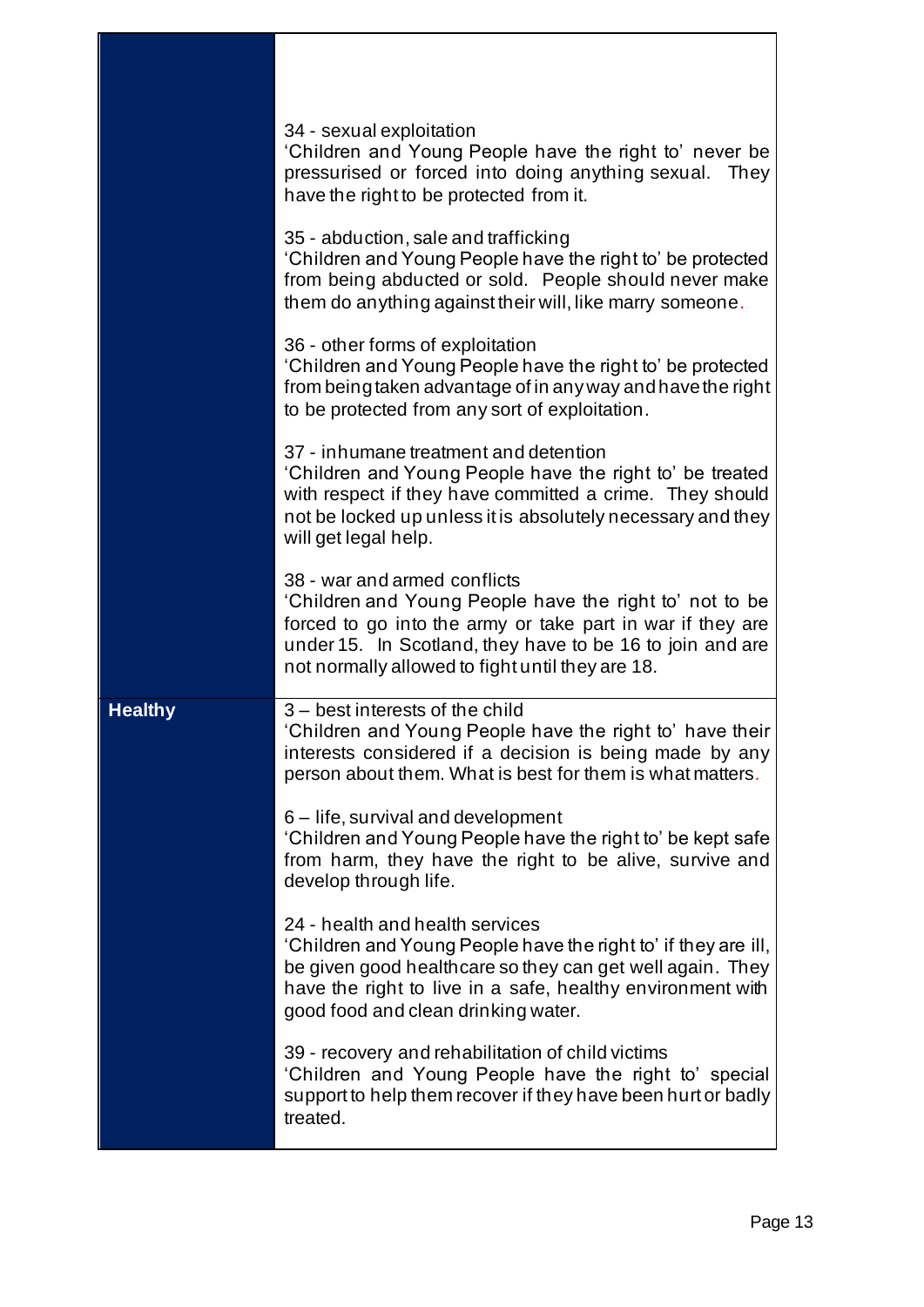| <b>Achieving</b> | 4 – 'Children and Young People have the right to' have their<br>rights are protected and an environment where they can<br>grow up safe.<br>18 - parental responsibilities and state assistance<br>'Children and Young People have the right to' both parents<br>having the main responsibility to bring them up and should<br>always consider what is best for them.<br>28 - right to education<br>'Children and Young People have the right to' have an<br>education. In Scotland education is free and children three<br>years old are entitled to a free nursery place.<br>29 - goals of education<br>'Children and Young People have the right to' learn and<br>develop their skills and personality fully, teach them about<br>their own and other people's rights and prepare them for<br>adult life. |
|------------------|-------------------------------------------------------------------------------------------------------------------------------------------------------------------------------------------------------------------------------------------------------------------------------------------------------------------------------------------------------------------------------------------------------------------------------------------------------------------------------------------------------------------------------------------------------------------------------------------------------------------------------------------------------------------------------------------------------------------------------------------------------------------------------------------------------------|
| <b>Nurtured</b>  | 4 – Children and Young People have the right to' have their<br>rights are protected and an environment where they can<br>grow up safe<br>5 - parental guidance and a child's evolving capacities<br>'Children and Young People have the right to' their parents<br>being responsible to guide them through their childhood and<br>help them learn how to use their rights.<br>18 - parental responsibilities and state assistance<br>'Children and Young People have the right to' both parents<br>having the main responsibility to bring them up and should<br>always consider what is best for them.<br>20 - children deprived of a family                                                                                                                                                               |
|                  | 'Children and Young People have the right to' special care<br>if they can'tlive with their parents. They may be looked after<br>by other members of their family or by a different family.<br>21 - adoption<br>'Children and Young People have the right to' if they are<br>being adopted, this must only happen under very strict rules<br>which make sure that what is happening is best for them.<br>25 - review of treatment in care<br>'Children and Young People have the right to' if they are<br>looked after in a care home or somewhere else away from<br>home, have their living arrangements looked at regularly to<br>make sure they are still what's best for them.<br>27 - adequate standard of living                                                                                       |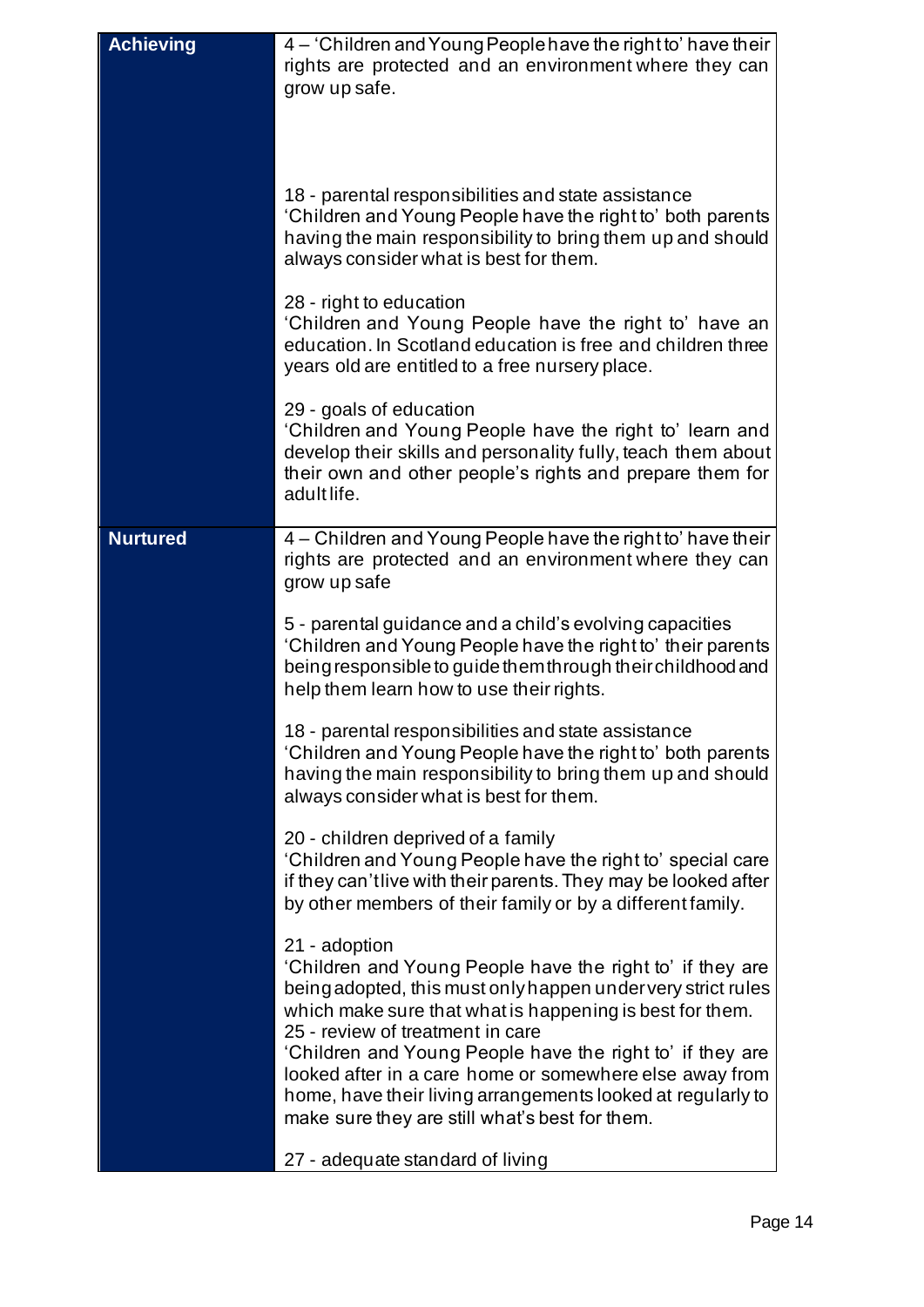|                  | 'Children and Young People have the right to' a safe place<br>to live, food, clothing and to take part in things they enjoy.                                                                                                                                                                                                                                                                                                                                                                                                                                                          |
|------------------|---------------------------------------------------------------------------------------------------------------------------------------------------------------------------------------------------------------------------------------------------------------------------------------------------------------------------------------------------------------------------------------------------------------------------------------------------------------------------------------------------------------------------------------------------------------------------------------|
| <b>Active</b>    | 3 - best interests of the child<br>'Children and Young People have the right to' have their<br>interests considered if a decision is being made by any<br>person about them. What is best for them is what matters.<br>23 - children with disabilities<br>'Children and Young People have the right to' if they have<br>any kind of disability, have special help to make sure they<br>can join in with things.<br>31 - leisure, play and culture<br>'Children and Young People have the right to' rest, play and<br>have the chance to join a wide range of activities. It is really |
|                  | important to remember to have a balance in their life.                                                                                                                                                                                                                                                                                                                                                                                                                                                                                                                                |
| <b>Respected</b> | 2 - non-discrimination<br>'Children and Young People have the right to' have the<br>convention that applies to everyone under the age of 18, no<br>matter who they are, whether they are a boy or a girl, what<br>their religion is, whether they have a disability, or what type<br>of family they come from.                                                                                                                                                                                                                                                                        |
|                  | 3 - best interests of the child<br>'Children and Young People have the right to' have their<br>interests considered if a decision is being made by any<br>person about them. What is best for them is what matters.                                                                                                                                                                                                                                                                                                                                                                   |
|                  | 4 - Children and Young People have the right to' have their<br>rights are protected and an environment where they can<br>grow up safe                                                                                                                                                                                                                                                                                                                                                                                                                                                 |
|                  | 5 - parental guidance and a child's evolving capacities<br>'Children and Young People have the right to' their parents<br>being responsible to guide them through their childhood and<br>help them learn how to use their rights.                                                                                                                                                                                                                                                                                                                                                     |
|                  | 8 - protection and preservation of identity<br>'Children and Young People have the right to' know who<br>they are - official records should be kept. If they are over<br>16 years old and adopted, they can try to find out who they<br>birth parents are.                                                                                                                                                                                                                                                                                                                            |
|                  | 12 - respect for the views of the child<br>'Children and Young People have the right to' speak up and<br>have their opinions listened to and be taken seriously by<br>adults on things that affect them.                                                                                                                                                                                                                                                                                                                                                                              |
|                  | 13 - freedom of expression<br>'Children and Young People have the right to' say whatever<br>they believe as long as it does not harm or offend other<br>people. They also have the responsibility to respect the<br>rights and freedom of others.                                                                                                                                                                                                                                                                                                                                     |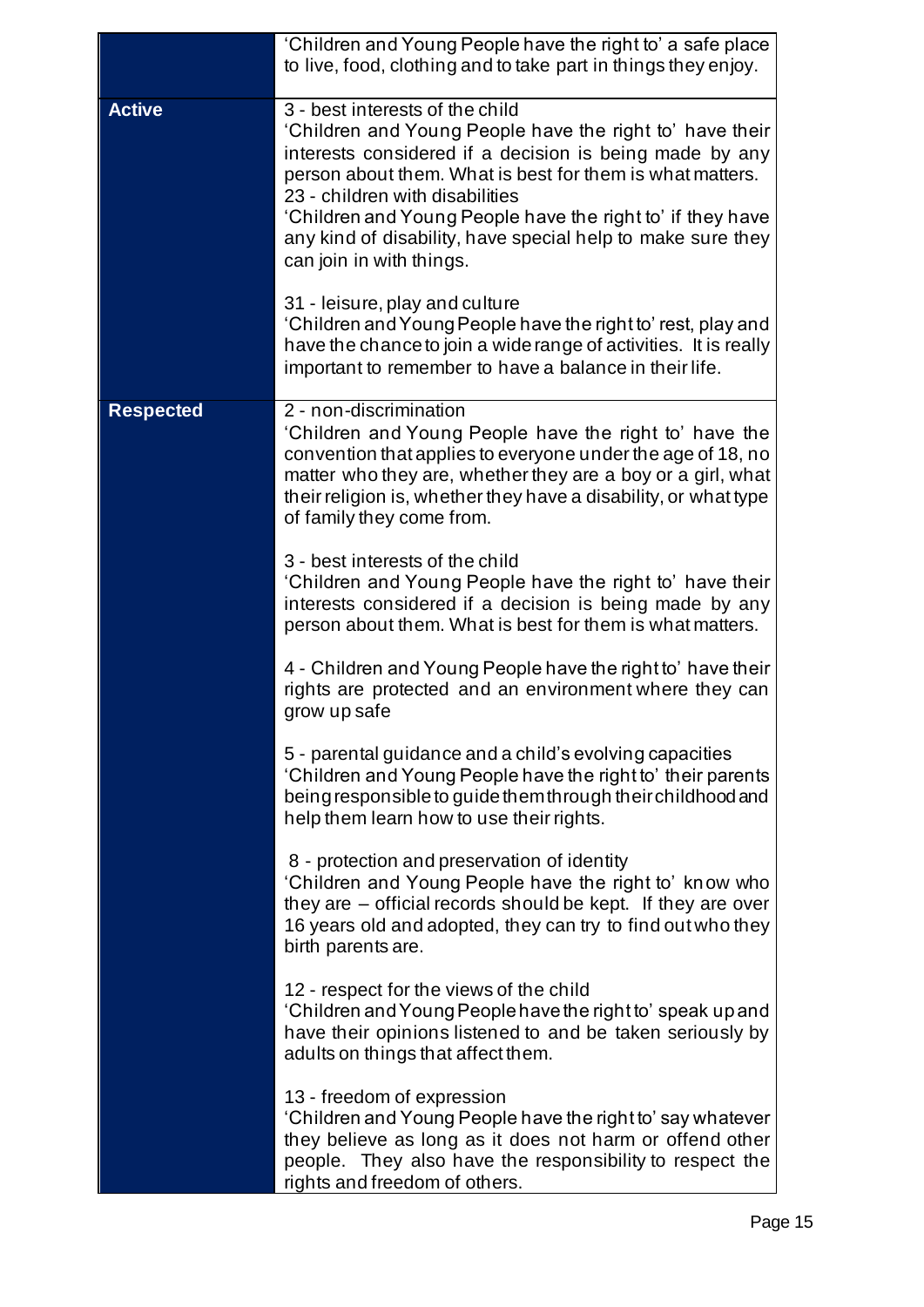|                    | 14 - freedom of thought, belief and religion<br>'Children and Young People have the right to' to choose<br>their own religion and beliefs. Their parents should help<br>them think about this.                                                           |
|--------------------|----------------------------------------------------------------------------------------------------------------------------------------------------------------------------------------------------------------------------------------------------------|
|                    | 16 - right to privacy<br>'Children and Young People have the right to' their own<br>space and privacy. For example, they shouldn't have their<br>personal letters opened or anyone listening in to their<br>personal phone calls.                        |
|                    | 17 - access to information; mass media<br>'Children and Young People have the right to' access<br>information which is important to their wellbeing. Adults<br>should help them find information they are looking for and<br>make sure it's not harmful. |
|                    | 18 - parental responsibilities and state assistance<br>'Children and Young People have the right to' both parents<br>having the main responsibility to bring them up and should<br>always consider what is best for them.                                |
|                    | 30 - the right to learn and use the language, customs and<br>religion of their family<br>'Children and Young People have the right to' enjoy their<br>own culture, use their own language and practise their own<br>religion.                            |
| <b>Responsible</b> | 3 - best interests of the child<br>'Children and Young People have the right to' have their<br>interests considered if a decision is being made by any<br>person about them. What is best for them is what matters.                                      |
|                    | 12 - respect for the views of the child<br>'Children and Young People have the right to' speak up and<br>have their opinions listened to and be taken seriously by<br>adults on things that affect them.                                                 |
|                    | 14 - freedom of thought, conscience and religion<br>'Children and Young People have the right to' choose their<br>own religion and beliefs. Their parents should help them<br>think about this.                                                          |
|                    | 15 - freedom of association<br>'Children and Young People have the right to' join and form<br>groups and make friends – as long as this does not harm<br>other people.                                                                                   |
|                    | 40 - juvenile justice<br>'Children and Young People have the right to' be given legal<br>assistance if they have committed a crime. The Convention                                                                                                       |